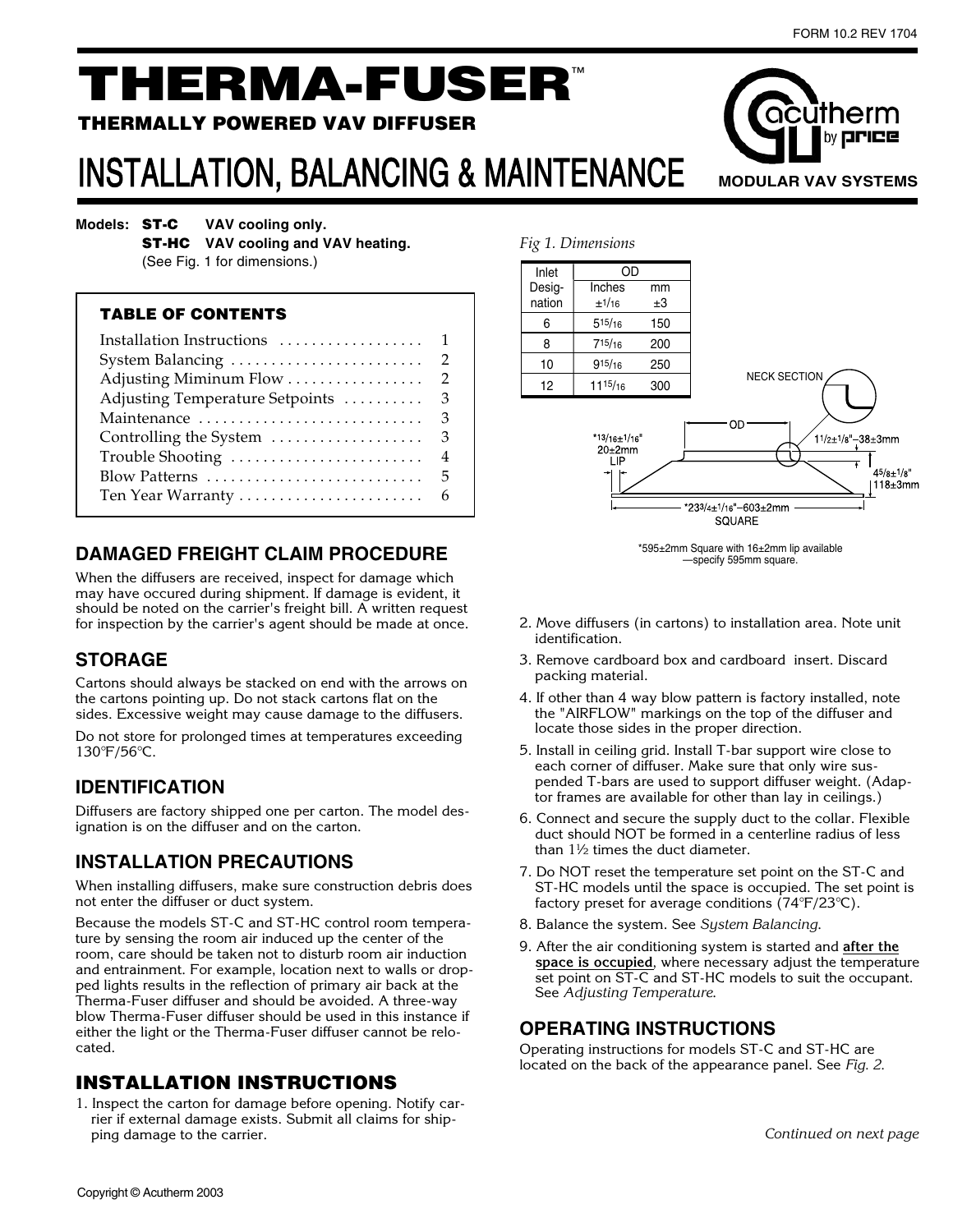# **OPENING THE APPEARANCE PANEL**

The appearance panel is attached with two latch clips on one side and hinges on the opposite side.

To open the appearance panel (on a Therma-Fuser diffuser installed in the ceiling):

1. Locate the side of the Therma-Fuser diffuser with the thermostat. Using two hands, one on each side of the channel, place your fingers above the appearance panel and firmly pull down to disengage the clips. The appearance panel will rotate and hang down vertically on the hinges. See Fig. 2.

#### Fig. 2. Open Appearance Panel



To close the appearance panel:

- 1. Rotate the panel upward.
- 2. Latch the panel by pushing the clips into the small square holes in the channel.

To remove the appearance panel:

- 1. Open appearance panel as described above.
- 2. Rotate the appearance panel away from the latch clip bracket to force the hinge hooks open on the panel.
- 3. Slightly lift the panel to remove from the hinges.

To reattach the appearance panel:

- 1. Hang the appearance panel on the hinges.
- 2. Press the hinge hooks against the panel to close around the hinge brackets.
- 3. Close panel as describe above.

# SYSTEM BALANCING

VAV systems are balanced for design air volume at maximum air flow and systems using Therma-Fuser VAV diffusers are no exception.When all the Therma-Fuser diffusers are set for maximum air flow by fully opening them, the system is really a constant air volume system and is balanced as a constant volume system. Balancing dampers are best located at the takeoff before the runout to the Therma-Fuser diffuser.

- 1. Prepare system for balancing. (Make necessary checks for diversity, fan capacities, fan rotation, miminum outside air requirements, duct leaks and static pressure controller design setting. Set outside air control damper for minimum air and return air control damper for maximum air.)
- 2. Open Therma-Fuser diffusers. ST-C and ST-HC.
	- a. Locate the side of the ST diffuser with the thermostat and the balancing lever.
	- b. Push the balancing lever to the right and up. See Fig. 3.

Fig. 3. Open for Balancing



To open, push the lever to the right and up. To close, pull lever down.

- 3. Start fans, adjust system for 100% air flow and make system checks. (Measure static pressure across filters and coils and at sensor for static pressure controller. Measure supply, return and branch duct air flow.)
- 4. Measure air flow from each Therma-Fuser diffuser and adjust the damper at the duct takeoff to obtain maximum design air flow. Air flow measurement may be with a direct reading diffuser balancing hood or air velocity meter. **In either case, measurements are made with all appearance panels in place.** This is because the appearance panel affects pressure drop through the diffuser. When a velocity meter is used to measure the discharge velocity, the velocity is measured at the top edge of the housing. See Fig. 4.

 $A_k$  factors when the Therma-Fuser diffuser is fully open are as follows:

| Inlet Description | $A_k$ Factor           |
|-------------------|------------------------|
| 6                 | $0.13$ ft <sup>2</sup> |
| 8                 | $0.18$ ft <sup>2</sup> |
| 10                | $0.24$ ft <sup>2</sup> |
| 12                | $0.33$ ft <sup>2</sup> |

5. Return Therma-Fuser diffusers to operating condition by pushing the balancing lever down until it latches.

#### Fig. 4 Measuring Velocity



# ADJUSTING MINIMUM FLOW

Turn dial until desired minimum flow on the scale intersects with the lower metal piece. See Fig. 5.

#### Fig. 5 Adjusting Miminum Flow

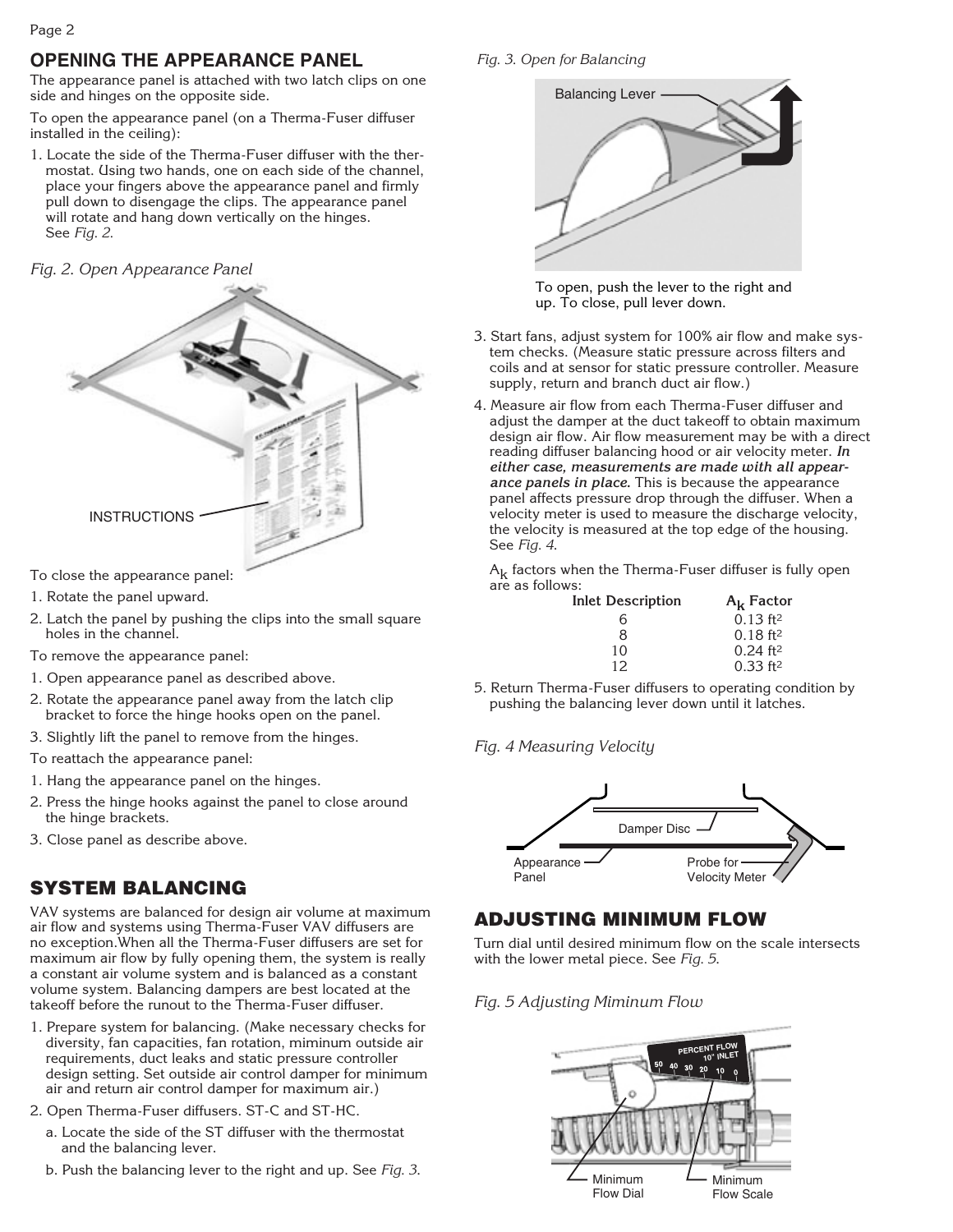# ADJUSTING TEMPERATURE SETPOINTS

The ST Therma-Fuser diffuser is factory set at 74°F/23°C. Because heat loads in various rooms differ and individual occupants prefer different temperatures, it is recommended that the thermostat not be adjusted until after a few days of operation.

Room temperature setpoints for heating and cooling are separately adjusted by turning the heating and cooling thumbwheels. Align the outside of each thumbwheel with its respective termperature scale. See Fig. 6. Each setpoint can be anywhere betwee 70° and 78°F/21° and 25°C. See Fig. 6. Both are factory set at 74°F/23°C. (The model ST-C has only one thumbwheel).

If the cooling thumbwheel is tight when the room is cool, continue to turn the thumbwheel and pull the changeover close rod outward to relieve the tightness. See Fig. 6.

#### Fig. 6 Adjusting Temperature



#### **RECOMMENDED ADJUSTMENTS FOR VARIOUS CONDITIONS**

|                 | Room<br>Temp.      | <b>Disc</b><br>Position | Recommended<br>Action                                                                                                                                              |  |  |
|-----------------|--------------------|-------------------------|--------------------------------------------------------------------------------------------------------------------------------------------------------------------|--|--|
| Cooling<br>Mode | Too<br>Cold        | Open                    | Adjust cooling for higher room temperature set point.<br>(Turn cooling thumbwheel out.)                                                                            |  |  |
|                 |                    | Closed                  | Therma-Fuser diffuser is correct. Check if cooling is<br>still required, and if not, turn cooling unit off.                                                        |  |  |
| ST-C<br>ST-HC   | <b>Too</b><br>Warm | Open                    | Therma-Fuser diffuser is correct. Check for lack of<br>air or for too warm air temperature.                                                                        |  |  |
|                 |                    | Closed                  | Adjust cooling for lower room temperature set point.<br>(Turn cooling thumbwheel in.)                                                                              |  |  |
| Heating<br>Mode | Too<br>Cold        | Open                    | Therma-Fuser diffuser is correct. Check for lack of<br>air or too low air temperature.                                                                             |  |  |
|                 |                    | Closed                  | Adjust heating for higher room temperature set point.<br>(Turn heating thumbwheel out.)                                                                            |  |  |
| ST-HC           | Too<br>Warm        | Open                    | Adjust heating for lower room temperature set point.<br>(Turn heating thumbwheel in.)                                                                              |  |  |
|                 |                    | Closed                  | Therma-Fuser diffuser is correct. Check if heating is<br>still required, and if not, turn it off.                                                                  |  |  |
| Too<br>Noisy    | Any                | Any                     | Reduce static pressure. Recommended static pres-<br>sure is .05 to .25 wg / 10 to 62 Pa at the inlet of the<br>diffuser. If lower noise level does not result from |  |  |
| ST-C<br>ST-HC   |                    |                         | lower static pressure, check for and correct noise<br>generating restrictions in the duct up stream such as<br>large pressure drops over dampers, heaters, etc.    |  |  |

#### MAINTENANCE

The moving parts of the ST Therma-Fuser diffuser have no maintenance or lubrication requirements. We are often asked to recommend periodic maintenance procedures and a spare parts stock. Recommended maintenance is to clean the outer surfaces of the Therma-Fuser diffuser—nothing else. We do not recommend stocking any spare parts. Our customers also confirm that stocking is unnecessary.

#### CONTROLLING THE SYSTEM

#### References:

- System Design, p 4, ST brochure, Form 10.1.
- Chapters 2.2, 3.1 and 3.2, pp 6, 7 and 8, Designing Modular VAV Systems, Form 5.2.
- Air Handling and Fan Coil Units Subzoned with Therma-Fuser VAV modules, Form 6.7.
- DX Equipment Zoned with Therma-Fuser VAV Modules, Form 6.5.

#### **SUPPLY AIR TEMPERATURE**

The sources of cooling and heating are controlled from supply air temperature. As with all VAV systems, the goals are to achieve a constant supply air temperature (may be reset to another **constant** supply air temperature) and to limit the supply air temperature. Limits for supply air temperature should be between 50°F/10°C and 68°F/20°C when cooling and between 80°F/26.5°C and 120°F/49°C when heating. The heating temperature limit should be as low as possible. These objectives are best achieved by modulating chilled water valves, hot water valves and other variable equipment from supply air temperature. On/off equipment such as DX compressors and electric heat are cycled from supply air temperature. Use a discharge air sensor for the supply air temperature signal.

Mode change between heating, recirculation and cooling is controlled from room temperature. Signals from one or more room temperature sensors may be used for mode change. When using more than one sensor, either a "majority rules" or a "cooling dominant" approach is recommended.

#### **STATIC PRESSURE**

As with all VAV systems, the fan must run continuously during occupied times. Goals of static pressure control are to provide enough static pressure to obtain the required air volume especially at the diffuser farthest from the fan, to avoid diffuser noise by limiting static pressure at both full flow and turndown and to provide pressure independence or consistent operation as the system flow changes.

These objectives can be achieved with the usual methods of automatic static pressure control: bypass dampers, discharge dampers, zone dampers, and fan control (variable speed drives, inlet dampers, etc.). Locate the static pressure sensor as far down the duct as possible—at least 2/3 down the duct from the first takeoff.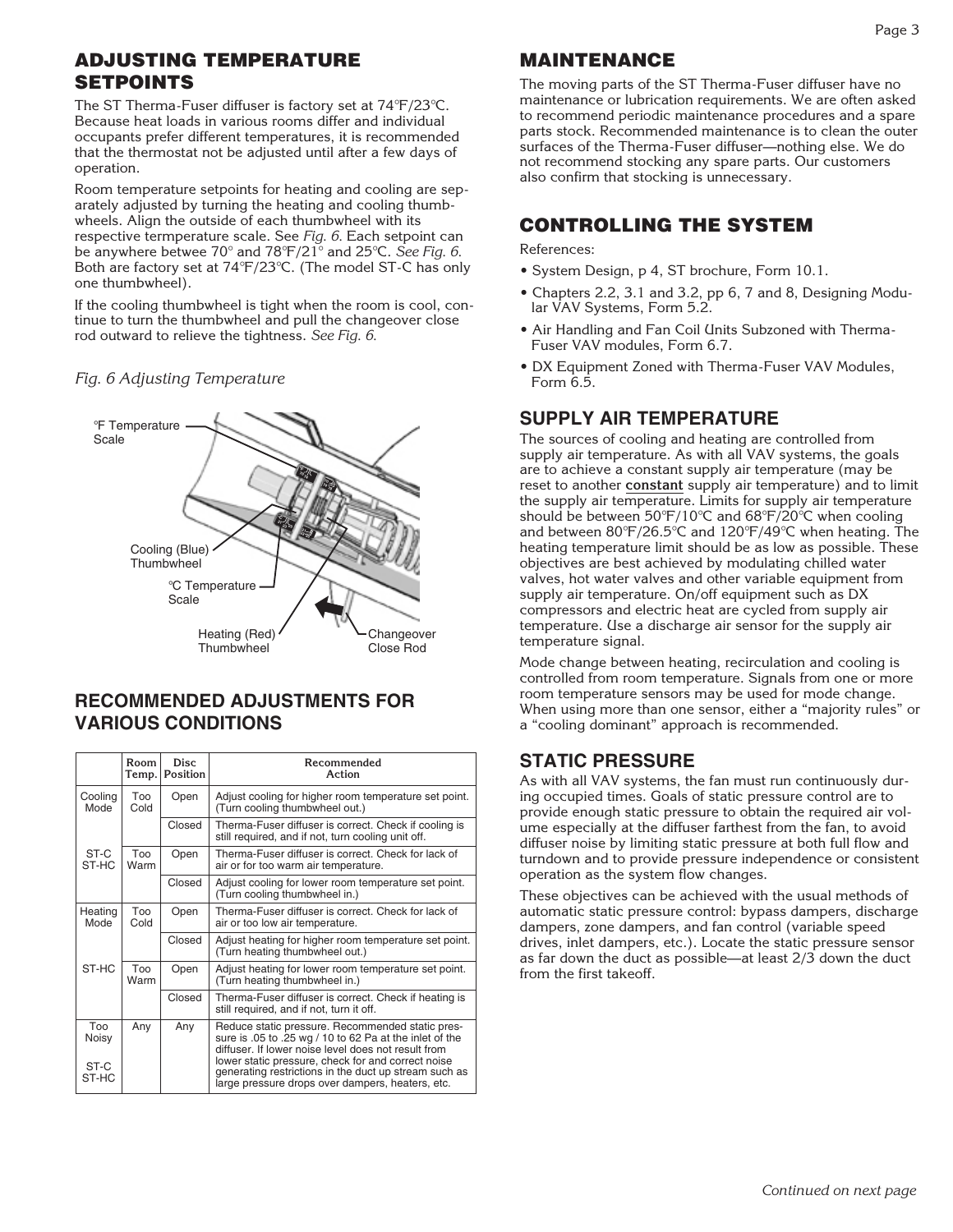Page 4

# TROUBLE SHOOTING

Trouble shooting Therma-Fuser diffusers requires looking at the system as a whole. Before examining the Therma-Fuser diffuser for failure, it is worth the time to be sure the system is functioning properly and that something has not been overlooked. Before calling Acutherm, please complete the data log for all Therma-Fuser diffusers to be evaluated.

#### **SYSTEM CHECK**

The system should be:

- 1. Delivering 50° 68°F / 10° 20°C supply air when in the cooling mode.
- 2. Delivering 80° 120°F / 26.5° 49°C supply air when in the heating mode.
- 3. Maintaining static pressure at the inlet to each Therma-Fuser diffuser between .05 and .25"wg / 12 Pa and 62 Pa.
- 4. Maintaining continuous fan operation during occupied hours.

#### **THERMA-FUSER DIFFUSER CHECK LIST**

Once the above checks have been completed, examine **and record** the following (Conditions may vary over time; several measurements at different times may be required):

- 1. Room temperature 4ft / 1.2m above the floor directly under the Therma-Fuser diffuser.
- 2. Supply air temperature at the inlet of the Therma-Fuser diffuser.
- 3. Static pressure at the inlet of the Therma-Fuser diffuser.
- 4. Damper disc opening from the edge of the disc, measured vertically to the housing. See Fig. 7.

#### Fig. 7 Measure Disc Opening



#### **TROUBLE SHOOTING DATA LOG**

- 5. Changeover close rod position—inward or outward. See Fig. 8.
- Fig. 8 Changeover Rod



- 6. Cooling and heating setpoints. See Fig 6.
- 7. Room thermostat position measured to the inside edge of the induction air inlet. See Fig. 9.

Fig. 9 Measure Thermostat Position



- 8. Min. flow stop setting—percent flow. See Fig. 5.
- 9. Balancing lever position—open or closed. See Fig. 3.
- 10. Is the Therma-Fuser diffuser located within 2ft / 600mm of a vertical protrusion such as a wall or dropped beam which could disturb induction air flow?

| <b>LOCATION</b><br><b>DATE</b> | <b>ROOM</b> | S.A.                       | <b>DUCT</b> | <b>DISC</b> | <b>CHANGEOVER</b><br><b>CLOSE ROD</b> | <b>SET POINTS</b> |         | <b>ROOM</b><br><b>THERMOSTAT</b> | <b>MIN. FLOW</b><br><b>STOP</b> | <b>BALANCE</b><br><b>LEVER</b> | <b>LOCATION</b><br><b>BY WALL</b> |      |
|--------------------------------|-------------|----------------------------|-------------|-------------|---------------------------------------|-------------------|---------|----------------------------------|---------------------------------|--------------------------------|-----------------------------------|------|
|                                |             | <b>TIME</b><br><b>TEMP</b> | <b>TEMP</b> | S.P.        | <b>OPENING</b>                        | <b>POSITION</b>   | Cooling | Heating                          | <b>POSITION</b>                 | <b>SETTING</b>                 | <b>POSITION</b>                   | ETC? |
|                                |             |                            |             |             |                                       |                   |         |                                  |                                 |                                |                                   |      |
|                                |             |                            |             |             |                                       |                   |         |                                  |                                 |                                |                                   |      |
|                                |             |                            |             |             |                                       |                   |         |                                  |                                 |                                |                                   |      |
|                                |             |                            |             |             |                                       |                   |         |                                  |                                 |                                |                                   |      |
|                                |             |                            |             |             |                                       |                   |         |                                  |                                 |                                |                                   |      |
|                                |             |                            |             |             |                                       |                   |         |                                  |                                 |                                |                                   |      |
|                                |             |                            |             |             |                                       |                   |         |                                  |                                 |                                |                                   |      |
|                                |             |                            |             |             |                                       |                   |         |                                  |                                 |                                |                                   |      |
|                                |             |                            |             |             |                                       |                   |         |                                  |                                 |                                |                                   |      |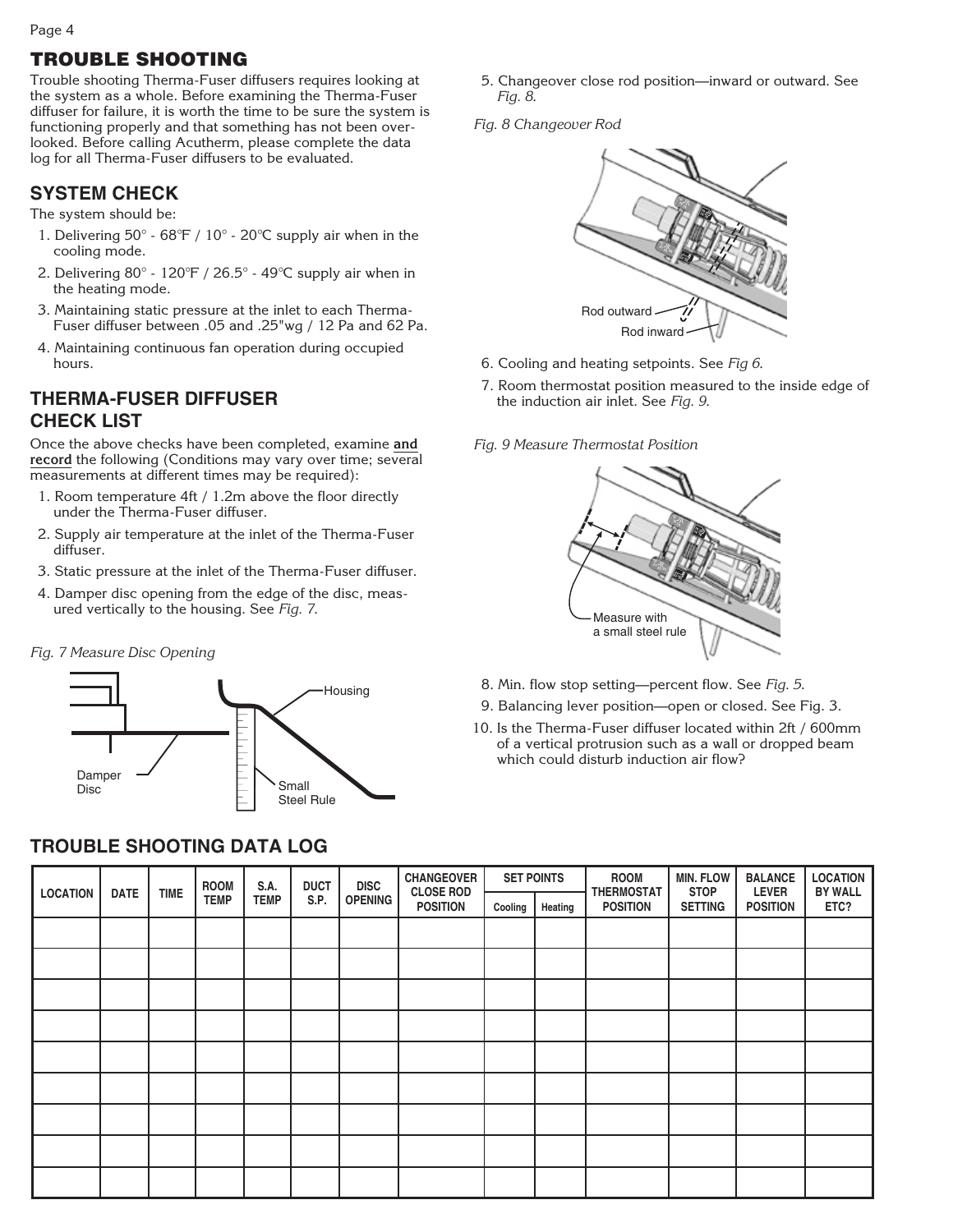#### BLOW PATTERNS

Blow Patterns are added by blocking off the air on the appropriate sides with Acutherm directional baffles. To increase capacity and throw from the unblocked sides, the baffles fold around the diffusion disc. See Fig. 10.

Fig. 10 Directional Baffle Location



Panel

The rule for blocking the appropriate side is: ALWAYS INSTALL DIRECTIONAL BAFFLES ON THE THERMAL ELE-MENT SIDE OF THE THERMA-FUSER DIFFUSER. See Fig. 11.

Fig. 11. Correct Sides to Block





#### **TWO WAY BLOW, CORNER — D2C**

NOTE: a D2C requires two D3 baffles.





When blocking for direction with the Acutherm directional baffles shown above, the air volume for a given static pressure is reduced from max. flow listed in the performance guide by:

|                         |     | <b>Reduction</b> |                             |
|-------------------------|-----|------------------|-----------------------------|
| Inlet Designation 3 way |     |                  | 2 way Corner 2 way Opposite |
|                         | .99 | .99              | 1.00                        |
|                         | .97 | .86              | .87                         |
| 10                      | 88. | .75              | .72                         |
|                         | 85  | 65               | 77                          |

Note that in some instances, even though the pattern is satisfactory for most applications, the block off is not complete. As a result, a three-way ST model is ineffective for inducing room air up a wall or window. DO NOT USE A 3-WAY ST MODEL TO INDUCE ROOM AIR UP A WALL OR WINDOW.

#### **FIELD INSTALLING BLOW PATTERNS**

Acutherm directional baffles are best installed one side at a time. To do this:

- 1. Open Therma-Fuser diffuser. ST-C and ST-HC.
	- a. Open appearance panel. See Opening the Appearance Panel, Pg. 2.
	- b. Push the balancing lever to the right and up. See Fig. 3.
- 2. Remove the two corner screws that attach the channel assembly on the side to be blocked off. Make sure you are blocking off the correct side. The side with the thermostat should always be blocked first.
- 3. Slide the Acutherm directional baffle between the channel bracket and the housing. The slots in the baffles must be away from the housing and toward the bottom of the dif- fuser.
- 4. Replace and tighten the two corner screws.
- 5. For two-way blow patterns, repeat the above steps for the second side to be blocked off.